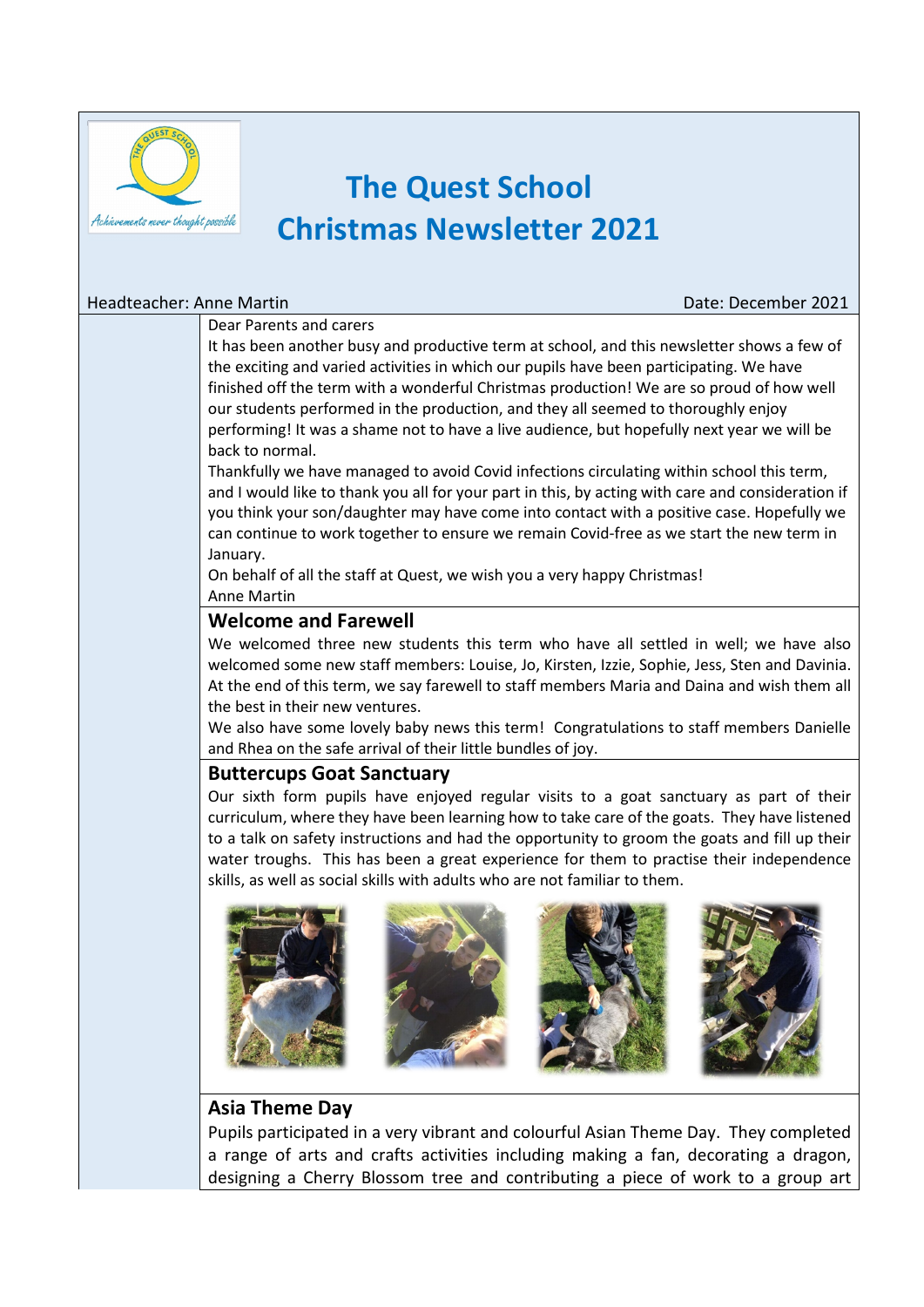project. In addition, the pupils spent time in a pop up sensory room where they participated in a yoga session.









#### **Children in Need**

In November, the pupils supported Children in Need and the School raised £160 – thank you for your kind donations! The pupils took part in an assembly where they learnt more about what Children in Need is



and why fundraising is so important. They participated in a range of activities including arts and crafts, a collaborative Pudsey Bear, a dance-a-thon, biscuit decorating and a bake sale.

# **Woodland Walk**

The pupils have wrapped up warm and participated in woodland walks to explore nature. On their return to school they discuss what they had seen and complete activities in their woodland walk booklets.



# **Christmas Jumper Day**

The staff and pupils enjoyed a very festive theme day whilst supporting Save the Children for Christmas Jumper Day. Thank you for your kind donations. Pupils enjoyed a range of activities including card making, creating Rudolph masks, making personalised baubles, posing in the photo booth and dancing at a Christmas party.



#### **Topics for next term**

Topic: Pirates Music: Feel the Pulse PSHE: Managing Feelings PE: Gymnastics Science: Winter

#### **P.E Kits**

Please could you ensure that your child has a P.E Kit in school at all times including plimsolls or trainers. It is an important life skill for them to be able to dress and undress and P.E provides the perfect opportunity for them to develop this skill.